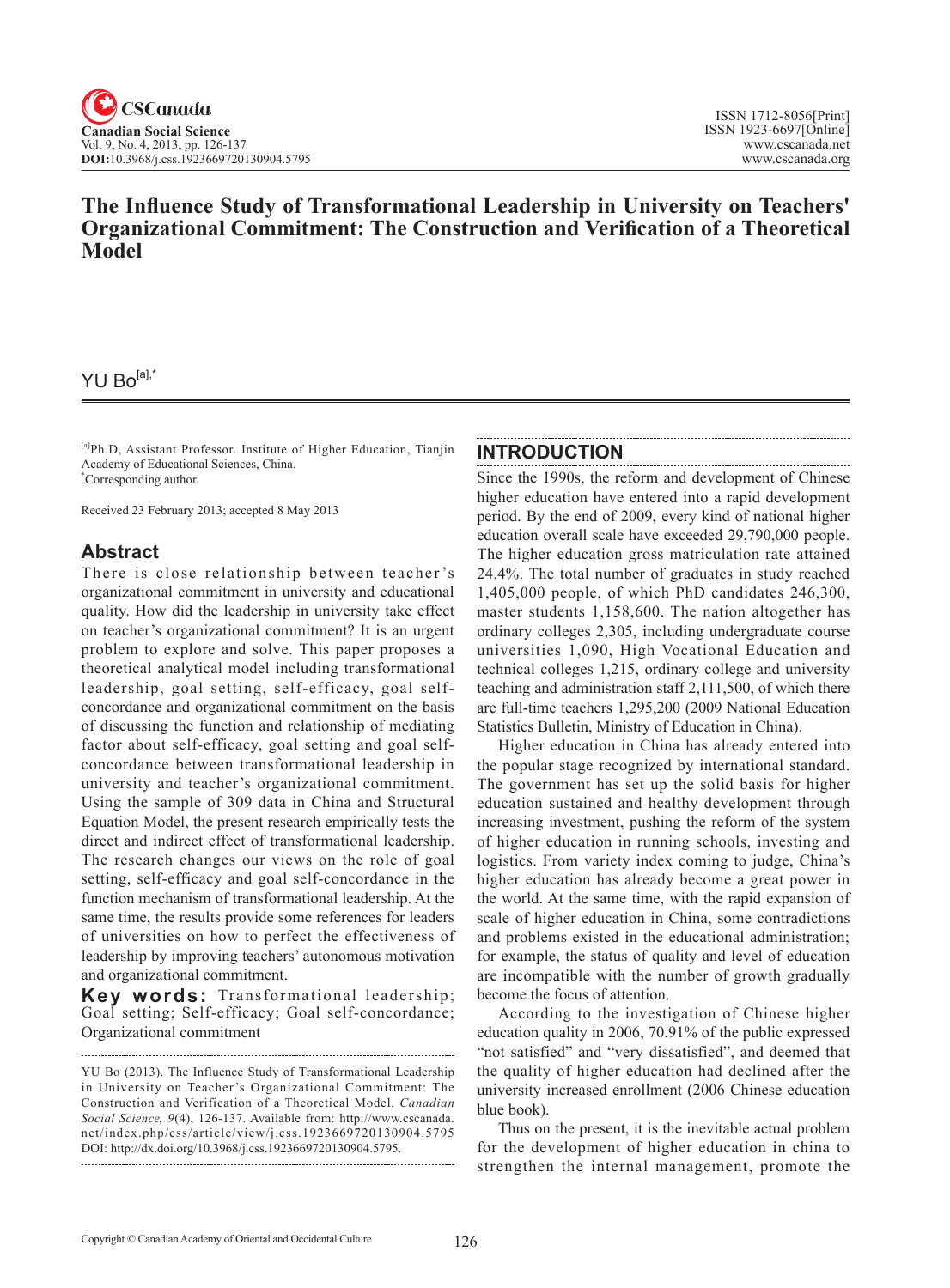prestige and credibility, and modify the contradiction and disharmony between the quality and quantity.

The key to improve the quality and level of education lies in the teachers and leaders at all levels of university.

As for as the teachers in university are concerned, they not only undertake the heavy teaching task but also hold the duties of scientific research, academic development and ideological education. It is the critical factor for a university development whether it possesses a teacher troop rich in the innovative and good professional ethics. However, the management of university teachers is a big problem. As a special group, the needs of them have their own characteristics; in comparison with the material need, they are more concerned about the spiritual needs, having stronger needs for achievement and development.

Teachers general have a strong independent consciousness, higher achievement motivation and independent values. They pay more attention to the display of specialty, emphasize the self-realization. Teachers in university usually have a highly mobile wish. At the same time, under the new situation and the market economy environment, the mental attitude of university teacher in China has also had a big change. Some of teacher who crave "the secondary occupation", do not invest the main energy into the teaching and the scientific effort. Some teacher's occupational ethics, academic morals, professional dedication seriously slipped. Moreover, some outstanding faculties chose to leave the original post to seek place and working for more conducive to display their expertise. There are many reasons for the university teachers leaving job. The material remuneration is an aspect, but more often are not approve the organization atmosphere and environment, lose the trust to the leader.

The above questions for the university teachers in China which appeared in the new time often showed the low levels of organizational commitment. The so-called organizational commitment is generally defined as a selfidentity of a member to the specific organization and the goal, and a psychological phenomenon of maintaining organizational membership, known as the organization's loyalty of members, the approval degree and the participation degree to the organization.

The organizational commitment is an important research field of organizational behavior. From the 1960s, particularly in the recent 20 years, this domain has aroused researchers' enormous interest. Realizing that the teacher this kind of human resources are more important than any other resources, organizational commitment can effectively forecast the staff work effort and turnover intention comparing with numerous organizational behavior indexes, and the teachers rich in organizational commitment are more likely to creative work; therefore, the scholars in the educational fields start to pay attention to the teacher's organizational commitment.

Firestone and Pennell (1993) pointed out that as the works of teachers was difficult to observe and control, so commitment is a decisive factor. Organizational commitment can influence the quality of education development. In the educational organization, Armon (1995) concluded that the level of number commitment to the organization was one of the most important factors relate to the success of education. Szilagy and Wallace (1998) pointed out that the higher the organizational commitment, the better performance in the school (Lu, 2005). Kushman (1992) pointed out that the teacher was the core of school. Whether the teacher identified school, willing to dedicate, or participated actively in the work was the important factor for improving the school effectiveness. Therefore, discussing the teachers organizational commitment not only helps the school to know the centripetal force and loyalty, promote the morale of teacher, but also help school attain rapid and long-term development.

In brief , teacher's organizational commitment is the belt between the teacher and school, and is an important indicator for strengthening organizational cohesive force. The high and low about the teachers organizational commitment is closely related to the teacher job attitude, work performance and burnout, turnover, and influence the performance level of whole school. It will be an important task for leaders at all levels that how to strengthen the level of teacher's organizational commitment.

There are many factors to influence the organizational commitment. The past research showed that leadership was closely related to the employee organizational commitment. In any organization, the leader is always at the core position and plays an important role for the entire organization success and failure. The quality and behavior of the leader often cause the different group atmosphere and organizational internal environment, exert an effect on the employee's positivity and initiative and thus bring about the change of employee organizational commitment.

For the leaders in university in China, under the background of rapid development for higher education, every university in china widespread carried out the reform of college. The power of management and academic quality in college will be exerted and embodied fully by decentralizing power and management emphasis. The university in China is setting up and fulfilling the system focusing on the central of college. It will make the college become the entity of management and running. Now the college has become the most important component for the university in China. It is the practical unit which integrates teaching, research, subject building and students together. From the current situation view, the leader in college is closest to the teacher and student; to a certain degree, the teachers work attitude often rest with the leadership efficiency. Therefore, this study chooses the college's leaders and their subordinate teachers in China as the research object.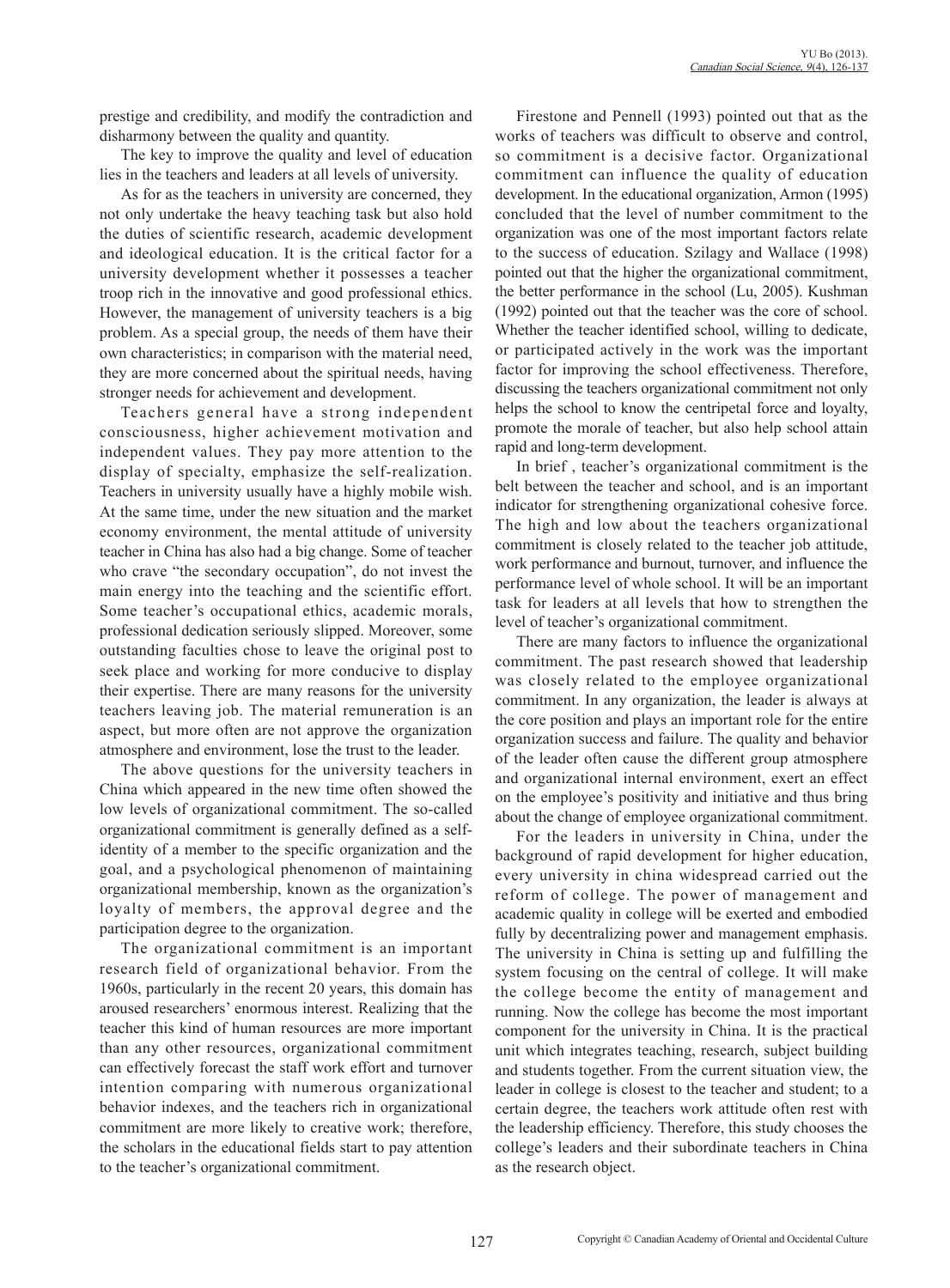Confronting the rapid increasing scale and number of higher education, the college's leaders in China are facing with more and more heavy task. At the same time, their leadership behavior will meet the new challenge in the increasingly complex and mutable environment. How to manage the numerous employees and promote their organizational commitment will meet new complex problems (Zaccaro & Klimoski, 2001). It is the requirement for the leaders in university to ensure the decision-making and leadership behavior rich of science and control the uncertain circumstances.

However, the transformational leadership is just the leadership theory which adapt to the new situation, new environment and new task. From the point of leadership, the transformational leadership is accordant with the complicated and mutable social background. This theory is newest and has the important research worth. The transformational leadership breaks the thinking pattern simulating another, promotes the employee work motivation and level to higher degree by the method of giving them confidence, expressing organizational vision clearly, stimulating the employee potential and affording individual consideration.

Day, Harris and Hadfield (2001) once concluded the research about leadership behavior in school. Among them, forming the collective sense of worth, emphasizing the vision, laying stress on spiritual encouragement as well as offering support and consideration have been believed that these are the most effective leadership behavior, while all of these are the core behaviors of transformational leadership. Past research showed that transformational leadership was a course of interrelationship and transaction between the leaders and employees. The transformational Leader can make employees work together, trust each other, promote employee motivation and then produce the work result exceeding expectation through idealized influence, charisma, inspiration and forming the common worth orientation.

As to transformational leadership, there is important worth and illumination for the university leadership, especially for the characteristic and need of teachers. In the organization of higher education, transformational leadership can take positive effect on teacher attitude. This question has got the common view of researchers. But the processes by which transformational leaders exert their influence on the teacher's motivation and performance are not adequately addressed in the literature. How to produce these effects? What course existed in this act? There is no answer for leaders in university.

Therefore, this study theme locates in studying the process and mechanism by which transformational leadership takes effect on the teacher organizational commitment as an example of university in China.

# **1. THEORETICAL FRAMEWORK**

#### **1.1 Review of Literature**

#### **1.1.1 Transformational Leadership**

The concept of transformational leadership was put forward firstly by Burns in 1978 in the book named 《leadership》. On the basis of these, Bass developed and

perfected further the transformational leadership theory. He thought that transformational leadership was a course which the enthusiasm for the job of leader and subordinate could be inspired and the occupation moral and work motivation would promote a high level.

Theory of Hierarchy of Needs of Maslow can be applied to explain the course which transformational leadership pays more attention to promote the intrinsic motivation of membership and lift the hierarchy of needs of subordinate to the state of self-actualization. Bass hold that transformational leadership stimulated the high hierarchy needs of subordinate mainly through letting the employee know the important significance of the task which they undertake, and then impel subordinate to exceed the individual benefit for the organization benefit, generating the performance surpassing the expectation.

By this token, transformational leadership is not just limited to looking to the leader as the course or application of skill such as control, correspondence, organization etc management factor; however, it pay more attention to promotion of leadership philosophy hierarchy and the innovation of leadership idea. It is a course by which leader peculiarity such as charisma and personality strength influence the followers, promote the need hierarchy and internal motivation of subordinate, encouraging the employee to challenge and excel themselves and to work hard for the higher goal. Transformational leadership theory was welcomed by the scholars and business when it was introduced. At present, transformational leadership theory has been the new hot point of leadership theory. It is one of the most popular and forefront of the leadership theory.

#### **1.1.2 Organizational Commitment**

Becker put forward the concept of organizational commitment in 1960. He regarded the organizational commitment as a psychological phenomenon which employee has to stay in the organization with the increase of input to the organization. After the organizational commitment was advanced, it was paid close attention to by scholars. They brought forward various viewpoint and definitions from different angles.

For example, Allen and Meyer (1991) treated organizational commitment as a psychological tie which maintained the relation between organization and employee, and reduced the follower turnover at large. Organizational commitment can be divided into affective commitment, continuance commitment and normative commitment. Affective commitment is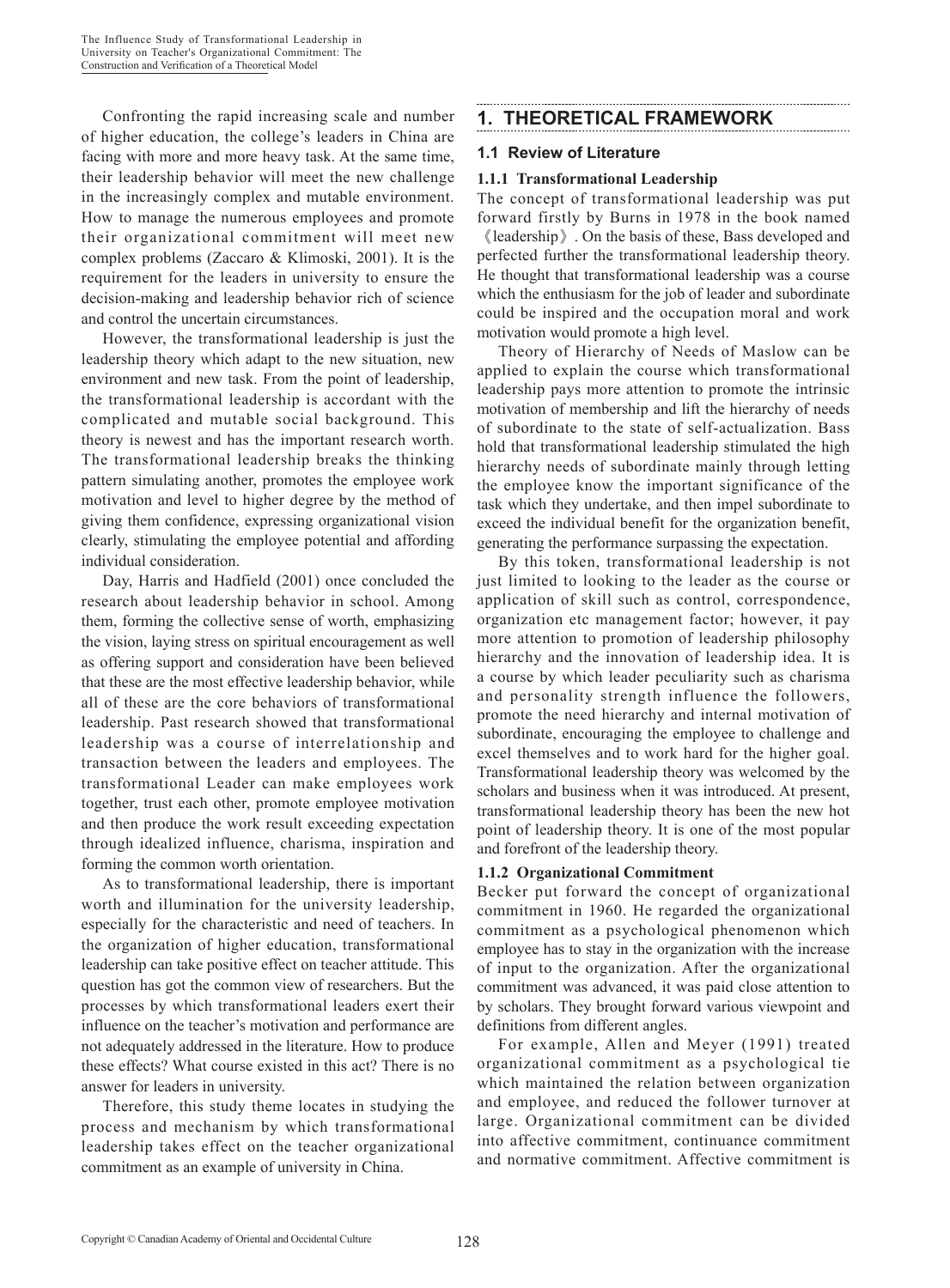the feeling dependence, self-identity and devotion of employee to the organization. The employee displays the loyalty and effort for the organization, showing the deep affection to the organization, while there is not material benefit. Continuance commitment is the cognition which employee will cause loss if they leave the organization, is a commitment which employee had to stay in the organization for not losing the treatment of many years investment. Normative commitment is the obligation which the employee maintains in the organization. It is the commitment which the employee chooses to remain in the organization due to the social responsibility by the influence of society. This division has been accepted by the academy.

#### **1.1.3 Goal Setting**

Goal setting is the core topic in the research field of modern working motivation. It affects the action by influencing the action direction, tension and sustained time. Locke (1967) advanced the theory of goalsetting. He considered that the goal had the function of encouragement, turning the need of employee into motivation, and ensuring people would make effort along with the definite orientation.

Goal setting is a course by which it concretized the result individual, team and organization expecting, so then raise the action efficacy. The two basic dimensions are: goal content and goal intensity. Goal content can be divided into goal difficult and goal specificity. Specific and challenge goal take the notable influence on the work performance. While goal intensity includes goal importance and goal commitment, the former reflect the condition which goal can be chosen or accepted; the latter reflect the degree which the individual is attracted and work hard for attaining the goal in a persistent way. Goal setting has the difference of leader designating goal and individual goal. The goal setting in this study means a course which takes organizational vision and expectation integrated into the individual goal under the leader's support and guidance.

#### **1.1.4 Self-efficacy**

Bandura regarded the self-efficacy as a confidence degree which people whether had the skill to accomplish some jobs in 1977. The concept of self-efficacy had been accepted widely since it was introduced thirty years ago. Scholars have conducted various theoretical and empirical, and now it has been an important psychological variable. Self-efficacy has level, intensity and extent. 1. Level dimension means the difficult or easy degree which someone thinks that he could finish and point to specific goal and action. The difference on this dimension caused that different people choose the different difficulty. 2. Intensity dimension means that the assurance degrees which people actualize specific goal and action. The intensity of self-efficacy may help people believe themselves have the ability to acquire final success. Even if people face many difficulties, they will never abandon the goal setting. 3. Extent dimension means individual have confidence to finish the task that the concerned with self-efficacy.

#### **1.1.5 Goal self-concordance**

Goal self-concordance is the accordance degree which the goal of individual with the intrinsic interesting and sense of worth. Sheldon and Elliot think that goal self concordance reflect that the goal from individual setting root in the self-identity degree of individual to the goal itself from heart. If the individual is driven by selfhood and takes on the strong autonomous motivation, goal self concordance will be high; if the goal by individual setting more root in the pressure from the external world or himself negative emotion; while not selfhood, the goal self concordance will be low.

The high or low of goal self-concordance is contacted with the autonomous motivation and control motivation. The operation definition of goal self concordance was the difference from autonomous motivation to control motivation. The theory of goal self concordance considered the function of self autonomous and control motivation at the same time. So it reflected the conformity of individual motivation on the intension continuum, and reflected the level of individual goal accord with the selfhood.

# **1.2 Relationships Among The Constructs**

## 1.2.1 Transformational Leadership and **Organizational Commitment**

Transformational leadership can make the employee trust and respect their superior, pay the extra effort exceeding expectation. Influenced by the transformational leadership, the employees internalize the sense of worth and goal of leaders. They surpass the present advantages to pursue for the goal and mission advanced by the leader. Transformational leadership can inspire the follower motivation of achievement and high hierarchy of need in order to strengthen the organizational commitment.

Many empirical researches showed that transformational leadership is positively related to follower organizational commitment in the different organization and culture. For example, Avolio, Waldman and Einstein (1998) suggested that transformational leadership could ensure the follower remain high commitment to the organization and others, volunteer to sacrifice themselves. Kirby and Paradise (1992) drew a conclusion that the headmaster as transformational leadership took effect on the teacher's activity and commitment by individualized consideration and intellectual stimulation. Koh, Richard and Terborg (1995)found in Singapore that transformational leadership had displayed correlation with teacher's organizational commitment, organizational citizenship behavior, satisfaction of teacher to the leader and the student's performance. In an investigation about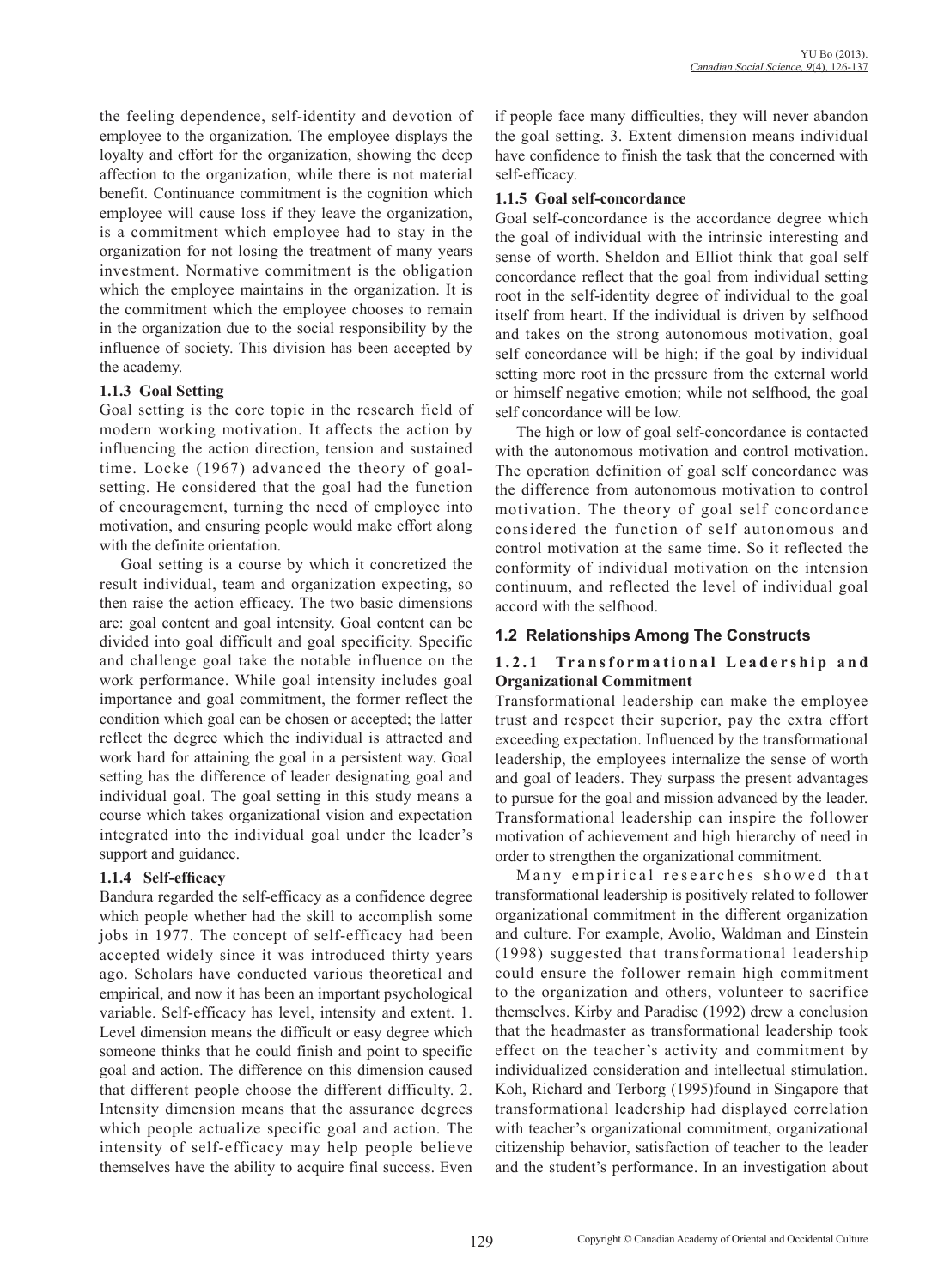nurse, Bycio, Hackett and Allen (1995) found that transformational leadership was close positively related to the organizational commitment. Leithwood's research (1999, 2000) also showed that principal's transformational leadership exerted positive influence on the teacher's organizational commitment.

Meng (2004) explored the relationship among the transformational leadership, employee satisfaction and organizational commitment on the context of China. Jia, et al. (2006) tested that there was a distinct positive relation between transformational leadership and follower commitment based on 972 administrative staff in every type corporation in China. Chen, et al. (2006) systematically verified the relationship among the transformational leadership, psychology empowerment and organizational commitment by surveying managers in China with the questionnaire. The result showed that transformational leadership was positive related to the follower organizational commitment.

Up to now, although the research about the relation between transformational leadership and indicator of leadership effectiveness such as organizational commitment has made big progress, and draw the roughly accordant conclusion, the research about the mechanism and process by which transformational leadership influences is still in its beginning stage. The present document could not ascertain the influence of transformational leadership to organizational commitment is direct or indirect. If there is mediating variable, still no way to ascertain the real mediating variable ( Ehrhart, 2001).

The research about the influence mechanism for transformational leadership is still unclear (Bass, 1999; Dvir et al., 2002; Bono & Judge, 2003; Kark & Shamir, 2003; Piccolo & Colquitt, 2006). It need further research to explain the relation among transformational leadership, employee work attitude and performance, disclosing the mediating and moderating effect between transformational leadership and result variable. Bass, as a presenter of transformational leadership, once summarized the twenty years research of transformational leadership in 1999. When he looked into the distance for the future research, he pointed out that future research should strengthen the research of mechanism of transformational leadership taking effect in order to open out the "black box", and list it as one way of five directions of the next research.

#### **1.2.2 The Link Between Transformational Leadership and Organizational Commitment**

Although the research about the mechanism of leadership behavior interior influence is still in its beginning stage, many research results showed that the relation between the leadership and such as goal setting variable was the main cause for influencing the leadership behavior and its effectiveness (Locke, 1990). Locke and other scholars found that external stimulation and pressure always influenced motivation by goal. Tested by a mass of laboratory research and field surveys, Locke pointed out that no matter what encouraged measures were taken, it can't do without goal setting. For every inspire factor, most of them are goals. So the most essential thing for researching inspire question is to put attention to goal setting and set appropriate goals as far as possible.

Kirkpatrick and Locke (1996) once verified by experimentation that transformational leadership components such as vision quality and vision execution could influence self goal setting and self-efficacy, and then influenced organization performance, played the mediating role in this course. Whittington, Goodwin and Murray (2004) indicated that the challenged goal setting was an important variable for the organizational performance. In addition, Llies, Judge and Wagner (2006) had Constructed a concept model and tried to explain the operation mechanism of transformational leadership by a series of mediating course which transformational leadership ingredient such as vision stimulation affect goal setting, and then impact self-efficacy and self-goal setting. The research of predecessors have taken notice of the important mediating effect which variable such as goal setting and self- efficacy have taken in the process of transformational leadership exerting influence.

Bandura's self-efficacy theory disclosed the inherent mechanism which external goal convert behavior agent. Self-efficacy has been a mediating cognize factor which was accepted universally and influence people motivation. Scholars deepen the cognition about the relation among goal setting, self-efficacy and working performance. Appelbaum and Hare (1996) indicated that goal setting could take an effect on the employee attitude through the mediator of self-efficacy.

According to the self-determination theory and self goal concordance theory, Harter (1992) considered that the internalization motivation embodied the socialized course of individual. Under the specific cultural background, individual behavior controlled by external guerdon originally was held in esteem by leader and other important people. Then the attitude or faith related to this behavior would gradually be the constituent part of individual selfhood. This is a process which person's behavior can be converted from self discipline to the restraint by others. We can say that internalization motivation represents a motivational orientation of selfregulation. Employees internalize the work goal and task perfectly, and form the independence motivation. Devote them into the work, form positive psychological experience at work, producing the high work performance. Goal self-concordance can play the mediating role between the external factor and internal motivation stimulation. Bono and Judge (2003) also tested empirically that goal self- concordance could exert the mediating influence between the transformational leadership and employee job satisfaction and organizational commitment.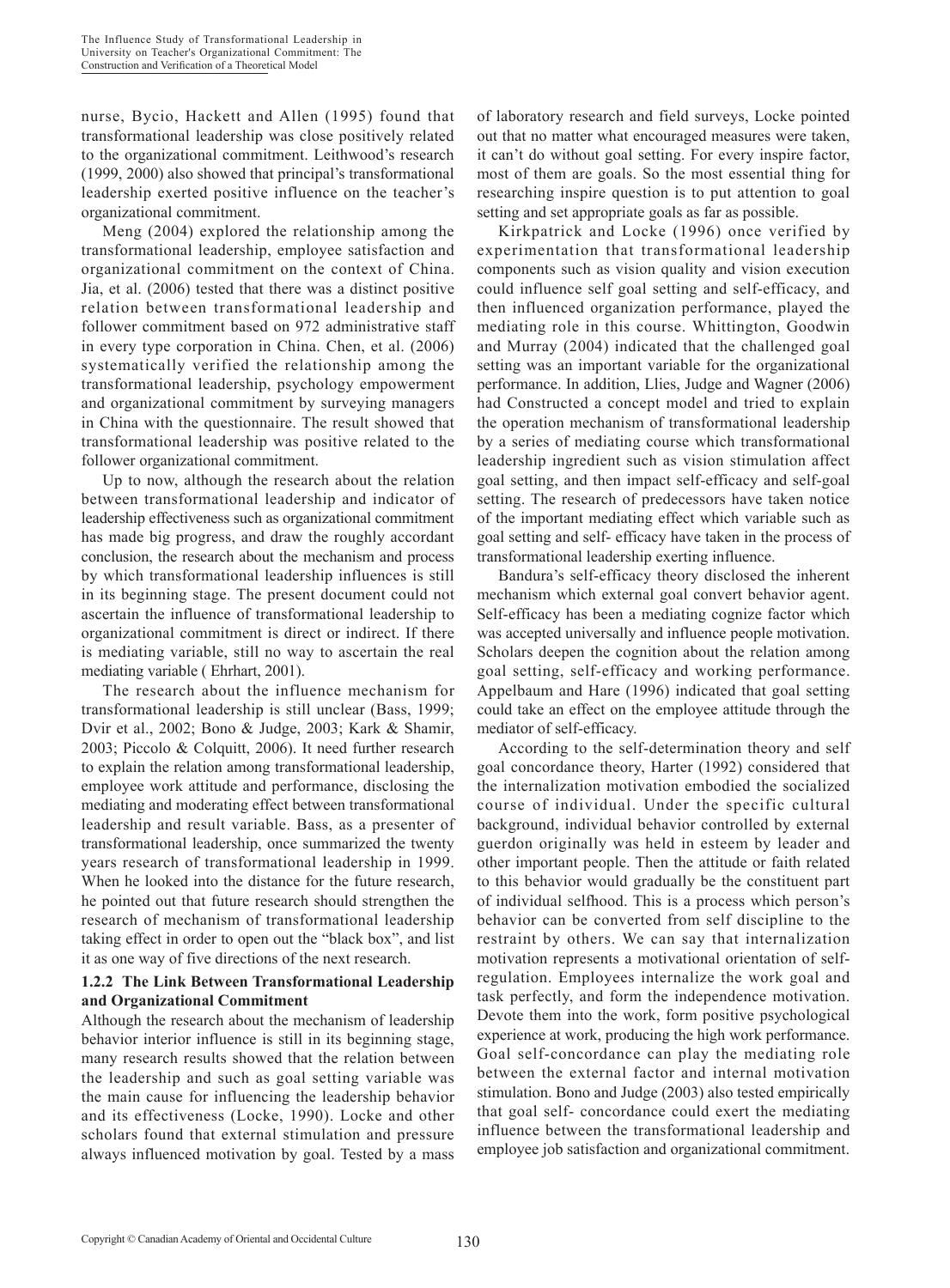Conclusion from above, there are close relation among transformational leadership, goal setting and selfefficacy. The interaction between them can bring about the promotion of organizational commitment. Under the premise of goal setting, the internalization of self -determination and self goal concordance to the external motivation also exert the bridge effect for the realization of mechanism of transformational leadership. This paper considers that goal setting is an important variable in the many mediating variable regulated leadership and leadership effectiveness. One reason is that some research have confirmed that goal exerts the mediating effect between the leadership behavior and leadership effectiveness; on the other hand, such mediating variable which exert effect between leadership behavior and leadership effectiveness as psychological empowerment, trust, employee perceived fairness and leader member exchange are all related to goal setting and self-efficacy. Additionally, from the former analysis about the interrelation of the correlative variable, we find that it still lacks a tie which connects transformational leadership and organizational commitment. Goal setting and correlative variables such as goal self-concordance and self-efficacy and the interaction between them are required and taken effect on the tie.

In a word, on the basis of former research, this paper

considers that goal setting plays the important role among transformational leadership, self-efficacy and goal selfconcordance. These interactions of factors construct a selfregulation course between transformational leadership and employee organizational commitment, and exert bridge effect between transformational leadership and employee organizational commitment as a result of the existence of this self-regulation course.

Based on a fact, this paper considers fully the function of internal motivation, self-efficacy and goal selfconcordance, construct a self-regulation course comprising goal setting, self-efficacy and goal self-concordance. We will put the relation among transformational leadership, goal setting, goal self-concordance, self-efficacy and organizational commitment into the large theme framework of mechanism by which transformational leadership exerts its influence to explore and research the relation among transformational leadership, self-regulation course and organizational commitment, proclaim how the external inducement exerts the internal stimulation by the mediating self-regulation, disclosing the process which transformational leadership in university take effect on the teacher's organizational commitment by self-regulation, and then open out the "black box" of mechanism of transformational leadership.

The theoretical model is showed as figure 1.



**Figure 1 Theoretical Model Framework**

# **2. METHODS**

## **2.1 Participants**

In order to get enough effective samples, this research adopts the pattern which combines the nonrandom typical survey and random sampling on the choice of sample. Firstly, according to the ranking and classification of Chinese university by Wu in 2008, the university can be divided into the Research University, Research and Teaching University, Teaching and Research University, or Teaching University. Some universities are selected as the representative unit of this survey from universities in every city. This survey involved 68 all kinds of universities in 10 provinces and municipalities such as

Shandong, Shanghai, Shanxi, Hebei, Beijing, Guangdong, Henan, Anhui, Neimenggu and Guangxi.

There include Shandong university, Xi'an jiaotong university, Zhongshan university, Tongji university as 6 research universities, occupy 16.7% proportion for the total 36 research universities; and include Xibei university, China ocean university, Shandong agriculture university as 12 research and teaching universities, occupy 13.2% proportion for the total 91 research and teaching universities; and include Qingdao university, Xi'an science and technology universities, Hebei economic and trade university as 21 teaching and research universities, occupy 14.5% proportion for the total 145 teaching and research universities, and include Weifang college, Baoji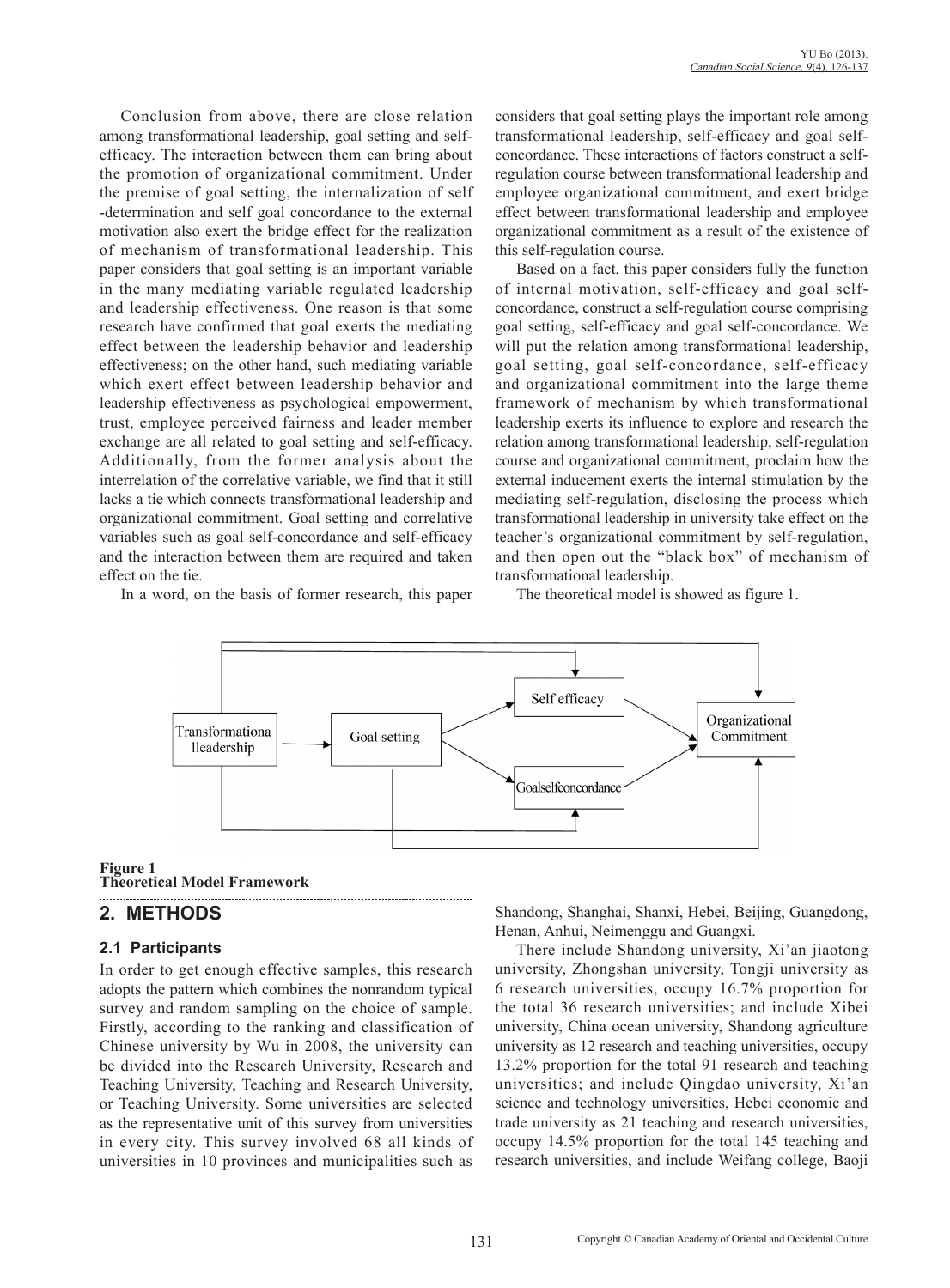arts and science college as 30 teaching universities, occupy 9.1 proportion for the total 332 teaching universities. It covers basically all levels of university in China. The representative region and category of sample are all better. The constitution of sample is in keeping with the university's constitution in china. Because of worrying about that different subject maybe produce different effect to the leadership behavior and teacher work attitude, we choose the different subject college and department as survey object as far as possible. At the same time, we require a random sample according to teacher roster of objective units when the survey begins.

#### **2.2 Data Collection**

This questionnaire survey take three more months, issue the questionnaire to the teachers belonging to 386 colleges or departments in dozens of universities. The survey issued totally 556 questionnaires on paper, 266 electronic questionnaires, and received 495 questionnaires on paper, 217 electronic questionnaires. Eliminating the questionnaires whose answers are not complete or serious (such as all of question are only one answer), get the effective questionnaires 675. The effective rate of recovery is 82.1%. In the light of line of authority, college leader and college teacher matched 309 pairs altogether. Every leader corresponds to 2-3 teachers. Among them, there are 252 leaders correspond to 2 subordinates, 57 leaders correspond to 3 subordinates. In order to reduce the common method variance possibly existing (Podsakoff, Mackenzie and lee 2003), such as leadership behavior, goal setting, organizational commitment, self-efficacy and goal self-concordance indicator are all used the average of every leadership's subordinate.

## **2.3 Measures**

#### **2.3.1 Transformational Leadership**

We used the transformational leadership questionnaire (TLQ) revised and developed by Li and Shi in 2005 under the Chinese cultural background. TLQ has been a mature questionnaire admitted by scholars, and it can be divided into four dimensions: morale modeling, visionary, charisma and individualized consideration. Under the background of high educational organization, some content and words were revised. Every factor's Cronbach'α coefficient is 0.9520, 0.9239, 0.9347 and 0.9251 respectively. The factor analysis finds that the transformational leadership questionnaire can totally extract 4 factors. According to the Cattel scree test method, cumulative total variance explained is 75.32%. The structure of every factor is distinct. Factor loadings all exceed 0.50. Rating is completed on a five-point Likert scale.

#### **2.3.2 Goal Setting**

We used goal setting questionnaire developed by Locke and Latham in 1984, translated and revised in the background of China. We used this questionnaire to survey beforehand, and used SPSS11.5 tool to have an

item analysis, factor analysis and reliability test. The item which discrimination is not high will be deleted. At last, the questionnaire remained 11 items altogether. We choose the eigenvalue which is more than 1 as the standard of extraction, taking the method of principal components analysis and varimax rotation, conduct the exploratory factor analysis to the remain items. The result shows that two factors eigenvalues are more than 1, exactly according with goal content and goal intense of goal setting two dimensions. They explain the variance variation 56.99%. Factor loading of the scale items all exceed 0.5, illustrating that the revised goal setting questionnaire has good discriminatory validity. By calculation, the Cronbach'α coefficient of general goal setting scale is 0.8832; also show that this scale has the perfect reliability coefficient.

#### **2.3.3 Goal Self-concordance**

We adopted the measure procedure developed by Sheldon and Elliot (1999). Followers were asked to identify six of their short term, job related goals. Every goal corresponds with four types of motivation. Participants answered the question about four motivations for each of the goal using a nine point Likert scale (from 1=not at all this reason to 9=completely this reason). The score of goal self-concordance is the autonomous motivation of six goals score subtract from the controlled motivation of six goals score. By calculation, the Cronbach'α coefficient of autonomous and controlled respectively is 0.7157 and 0.8650.

#### **2.3.4 Organizational Commitment**

Organizational commitment was assessed by using a 12-item scale developed by Allen and Meyer (1996) on the basis of adjusting a few sentences from the context, including three components: affective commitment, normative commitment and continuance commitment. The Cronbach'α coefficient of affective commitment, normative commitment and continuance commitment respectively is 0.8963, 0.8891 and 0.7356. Factor analysis finds that the organizational commitment scale can extract 3 factors according to the Cattel scree test method. Cumulative total variance explained is 72.62%. Factor loading all exceed 0.50. The structure of scale is good.

## **2.3.5 General Self-efficacy**

The scale of general self-efficacy was developed by Schwarzer, et al (1981), while the Chinese version was translated and revised by Wang (2001), and the reliability and validity was analysed in China. The result shows that the Cronbach'α coefficient is 0.87, test-retest reliability is 0.83 ( $p$ <0.001), and split-half reliability is 0.82 ( $p$ <0.001). Ratings are completed on a four-point Likert scale. The factor analysis shows that the eigenvalue which is more than 1 is only one, cumulative total variance explained is 53.69%, and factor loading all exceed 0.50. It has distinct single dimension character. This result is accord with the past researches.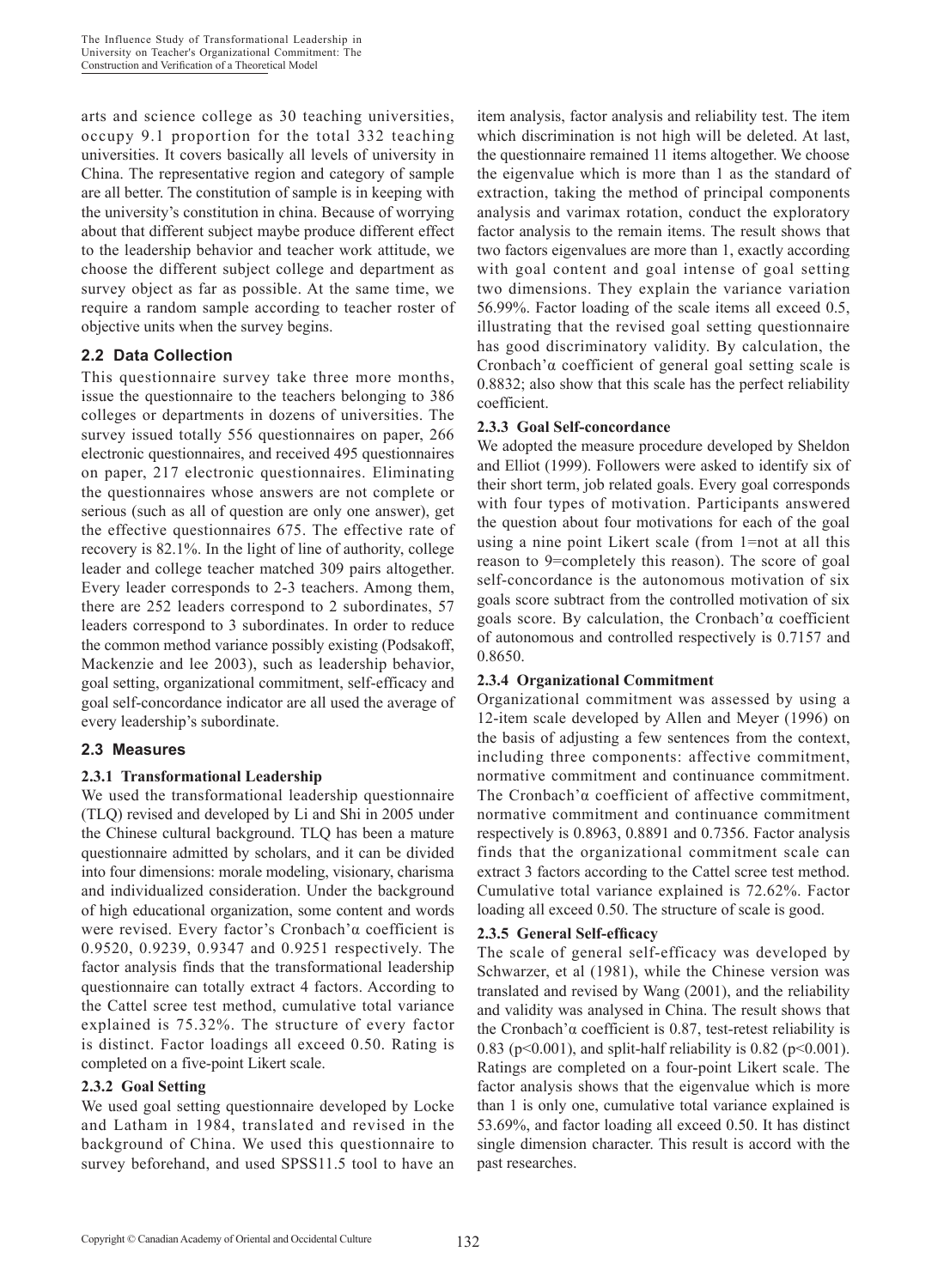## **3. RESULTS**

#### **3.1 Descriptive Analyses**

#### **Table 1**

**Table 2**

**Descriptive Statistics and Correlations for All Variables**

|                             | Mean   | S.D.   |          |          |         |          |  |
|-----------------------------|--------|--------|----------|----------|---------|----------|--|
| Transformational leadership | 4.0695 | .6472  |          |          |         |          |  |
| Goal setting                | 3.7286 | .5359  | $.501**$ |          |         |          |  |
| Organizational commitment   | 3.5985 | .6160  | $.522**$ | $.557**$ |         |          |  |
| Self-efficacy               | 2.6582 | .5678  | $.396**$ | .549**   | .448**  |          |  |
| Goal self-concordance       | 3.3553 | 4.5662 | $.289**$ | $.326**$ | $314**$ | $.317**$ |  |

variable is strong.

\*\* p<0.01 \* p<0.05(two tails)

#### **3.2 Test of Structure Equation Model**

The computing result of LISREL8.70 is showed on Table 2. In the measurement model, the factor loading of all of the variables are positive values and significant. All of the measurement errors are positive values. The absolute values of standardization for all of path coefficients are less than 1. There are no irrelevancy solutions.

The correlation coefficients of all variables are provided by Table 1. It shows that the relation between every

|                   |               | Standardization path coefficient | S.E  | T value   |  |
|-------------------|---------------|----------------------------------|------|-----------|--|
| $TFL \rightarrow$ | <sub>OC</sub> | 0.36                             | 0.06 | $6.14***$ |  |
| $TFL \rightarrow$ | <b>SE</b>     | 0.04                             | 0.05 | 0.84      |  |
| $TFL \rightarrow$ | <b>GSC</b>    | 0.12                             | 0.09 | 1.39      |  |
| $TFL \rightarrow$ | <b>GS</b>     | 0.48                             | 0.05 | $8.90***$ |  |
| $SE \rightarrow$  | OC            | 0.15                             | 0.09 | 1.68*     |  |
| $GSC \rightarrow$ | OC            | 0.13                             | 0.05 | $2.87***$ |  |
| $GS \rightarrow$  | OC            | 0.52                             | 0.11 | $4.73***$ |  |
| $GS \rightarrow$  | <b>SE</b>     | 0.57                             | 0.08 | $6.72***$ |  |
| $GS \rightarrow$  | <b>GSC</b>    | 0.48                             | 0.12 | $4.05***$ |  |

\*p<0.1(T>1.65), \*\*p<0.05(T>1.97), \*\*\*p<0.01(T>2.6)

TFL=transformational leadership, OC=organizational commitment

SE=self-efficacy, GS=goal setting, GSC=goal self-concordance

Table 3 gives the result of LISREL fit goodness for the whole model in which transformational leadership influences organizational commitment. We find from Table 3 that the whole model fits well, in accord with the relative requirement and attained the aim of the research.

| Table 3                                                                          |  |
|----------------------------------------------------------------------------------|--|
| Fit Result Which Transformational Leadership Influence Organizational Commitment |  |

| Index | m<br>$\mathbf{v}$ | d <sup>t</sup> | $x^2/df$ | <b>THE ROOM</b> | GFI  | $C\mathbf{F}$ | <b>NFI</b> | $\mathbf{N}$ $\mathbf{F}$ | $\cap$ $\Box$ | <b>IFI</b> |
|-------|-------------------|----------------|----------|-----------------|------|---------------|------------|---------------------------|---------------|------------|
|       | 381.69            | 162            | 2.30     | 0.066           | 0.89 | $_{0.86}$     | 0.96       | $\sim$<br><br>∪.∠         | 0.98          | 0.98       |

In order to formulate the relation of every latent variable more clearly and get a comprehensive understanding, we paint the relation chart of every path. This is shown in figure 2.<br> $0.36***$ 



#### **Figure 2**

**Path Coefficient Chart of Model Which Transformational Leadership Influence Organizational Commitment** \*p<0.1 (T>1.65), \*\*p<0.05 (T>1.97), \*\*\*p<0.01 (T>2.6)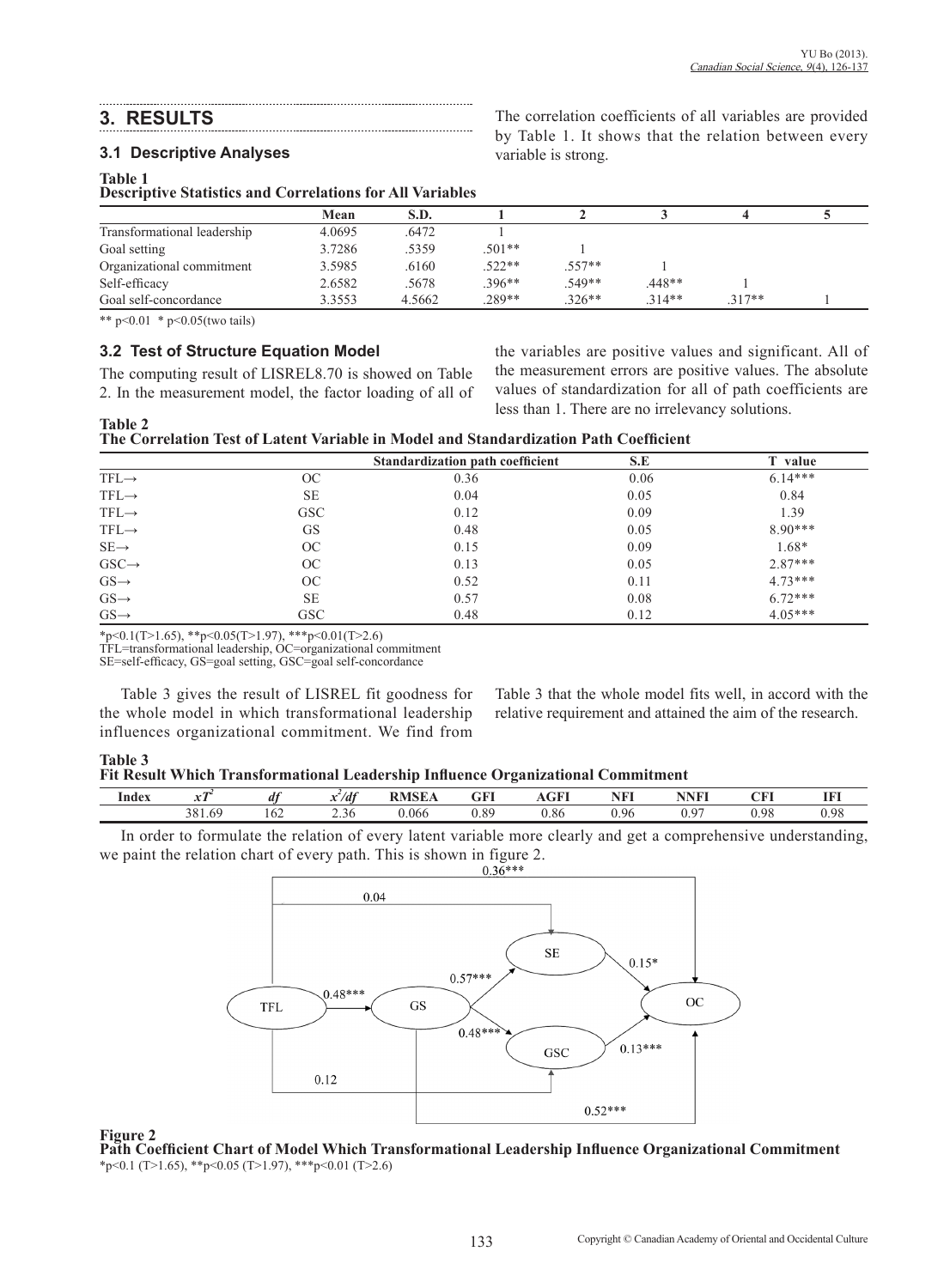## **4. DISCUSS AND APPLICATION**

#### **4.1 Discuss**

The result of this study shows that there is significant positive relation between transformational leadership and employee organizational commitment. This conclusion verifies the researches of Bono and Judge (2003); Lowe, Kroeck and Sivasubramaniam (1996); Koh, Steers and Terborg (1995) about the relation between transformational and organizational commitment.

This study finds that transformational leadership can directly influence organizational commitment, also take effect on the employee through the indirect path, while more behaviors are passed through the self regulation course. No matter what the direct or indirect path, the effect on which transformational leadership takes teacher's organizational commitment in the peculiar cultural background of high education in China has been proved. This result shows a high coherence with similar researches, demonstrates that the effect of transformational leadership exerting employee organizational commitment possesses the adaptability of striding culture and industry.

It is emphases to test the mediating affect of goal setting, self-efficacy and goal self-concordance in this study. We have a statistical analysis mainly by structure equation model and find that goal setting, self-efficacy and goal self-concordance all exert mediating effects between leadership behavior and organizational commitment or other variables.

Firstly, this study chooses the college dean and teacher as the research object and verifies the positive effect on which transformational leadership take the teacher's organizational commitment by the mediating variable goal setting. We often ignore the goal as an important role; although the past research tested that transformational leadership could effectively promote the trust of employee to leader and organizational commitment. The guided and encouraged action of goal has started the mechanism of effects for promoting job satisfaction and organizational commitment. The effect of the goal, as an important variable, has been embodied well in this study.

Secondly, there is a close relation between goal setting and self-efficacy. Self-efficacy is an important mediating factor of impacting people motivation. The relation among goal setting, self- efficacy and task performance has been supported by some research, such as the research of Appelbaum and Hare in 1996. They pointed out that goal setting could take effect on the employee by the mediating variable of self-efficacy. This study further verifies the mediating effect which self-efficacy exerts between goal setting and organizational commitment by the relation between leaders and teachers in universities on the basis of former research.

Thirdly, Bono and Judge found in their research in 2003 that transformational leadership impacted remarkable effect on the goal self-concordance, and at the same time, exerted mediating effect among transformational leadership, employee job satisfaction and organizational commitment. Our study is a supplement to the research of Bono and Judge about the effect of goal self concordance. It verified the mediating role of goal self concordance between goal setting and organizational commitment, and then produced the influence to organizational commitment result variable.

In other words, there are three variables which exert the effect in the course which transformational leadership impact teacher's organizational commitment. These variables are not exertion independent. There is a course of interaction and self-regulation in them. Transformational leadership in universities influences goal setting firstly, influences goal self -concordance and self-efficacy through goal setting, and then influences teacher's organizational commitment.

In addition, we emphasized that the goal variable plays the crucial role in the interrelation of these variables, especially on the relation between transformational leadership and the teacher's organizational commitment. As for the influencing course of transformational leadership, firstly, it influences the goal setting of the teacher, and then influences self-efficacy and goal self -concordance through goal setting, so the mediating role for goal getting in the course displayed very prominently. Goal setting is the influence antecedent of teacher selfefficacy and goal self -concordance, and has the high relativity with teacher organizational commitment; so if a problem exists in the goal setting, it will severely influence the level of the teacher's organizational commitment. Integrating the result of this study, we can find that the research design which leadership exerts on the goal and the goal influences the self incentive and action, an existing course of self-regulation is feasible no matter in theory or practice.

#### **4.2 Application in Management**

Transformational leadership can take significant positive effect on the teacher's organizational commitment. This indicates that it is important for every level of leader in universities to adjust their leadership styles and behavior manners except depending on every type of rule and system, such as exerting a kind of performance appraisal system, reward system and personnel system on the teacher. This requires that the leader himself is a person who is full of charisma, is noble character, considers teacher work and development, and demonstrates striving for goal and direction for the teacher. Only this can better promote teacher's organizational commitment, increase the trust for teacher in the leader, further encourage the teacher, make them abide by the every promise to the organization, and wish to contribute more wisdom and power for the organization.

Secondly, the result of this study makes clear that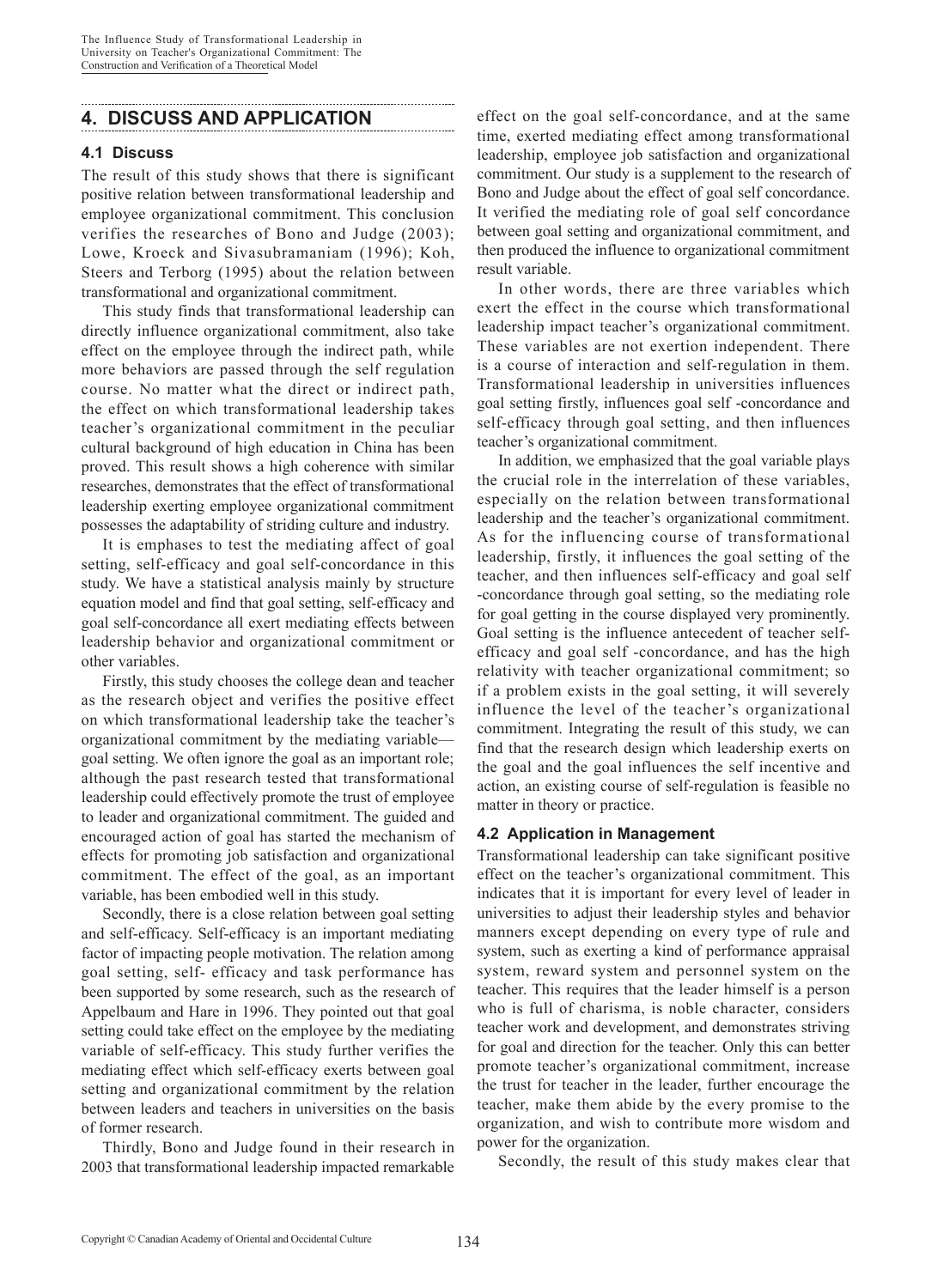the leader in a university should assist teacher to work out reasonable and scientific goal to promote their autonomous motivation and self-efficacy, and then improve their work performance in the course of leadership. Because goal setting, self-efficacy and goal self-concordance exert mediating effect between the transformational leadership and organizational commitment. Without good goal setting, not only will this transformational leadership behavior effectiveness be unable to play successfully, but also produce negative effects to the teacher's organizational commitment and job satisfaction, and finally damage teacher organizational commitment, increase teacher's job burnout and turnover. Achievement in a career is the collective expectation for teacher in university. The teacher always gains the inward satisfaction from the success in their career, such as pride, honor and achievement. Universities should set up a series of rules and measures to help teachers to establish specific and clear striving goals, play the stimulation effect, and lead teachers to put the individual striving goal to meld with the development goal of school and country. These goals can make teachers produce more strong inspiration; derive the high hierarchy of satisfaction from honor, achievement, self-esteem, development, etc to get selfrealization.

Thirdly, the university should keep the human resource appraisal and teacher interest as a basis, work out professional career plans for every teacher, and promote their vocational development ability. Considering from the angle of influencing teacher organizational commitment, we should make great efforts to create conditions for teacher education and provide space for their accomplishment of achievement requirement and foster devotion to the duty. The goal of a school is not only teaching and education, but also training high level teachers, helping them to realize their self worth, and attaining the self-identity of the university. In addition, starting from the job character, we should extend the work fields of teacher continually and create conditions to make teacher participate in university management actively. As for those teachers who have strong achievement requirement and ability, we should give them challenging work and stimulate their high level of commitment. In the planning of a teacher's career, we should pay attention to the teacher's commitment persistently, discover the initiating factor, and incline which makes the teacher turn out, especially taking effort on reducing the latent wastage.

# **5. LIMITATIONS AND FUTURE IMPLICATIONS OF THE STUDY**

Although this study has finished the theoretical conception and attained some new research outcome; it still has many important theory and practice problem to investigate further, and exists hereinafter limitation. We expect to improve and perfect it in the future.

Firstly, the main concepts in this paper, including transformational leadership, goal setting, etc, are all considered as a higher order construct. We have not studied the relation among these concepts further, so this point needs successor study to give particular attention and argumentation. This can be the direction of exploration and improvement in the future.

Secondly, the interaction of leadership behavior, goal setting and employee work attitude is a long course, and the influence to the performance need even more time to take effect. While, the best way is to use the method of longitudinal, measure the variables from the different time interval. As to the limitation of condition in research, we only use the research of cross section, measure every variable on the same time interval, so we can't explain the dynamic course of interaction among leadership behavior, goal setting, and employee work attitude.

Thirdly, this study takes the measure method of subjective evaluation for the related index of transformational leadership and individual. Although this method often was used by many same researches, the subjective evaluation also brings the increase of measure error and reduction of research reliability. This is a place of improvement in the future.

Fourthly, this study inspects the effectiveness and mechanism of transformational leadership from the individual level; it has not inspected the influential mechanism of transformational leadership from group and organization levels. Bass thinks that transformational leadership could exert its effect on the individual, group, and organization three levels at the same time. Therefore, the research in the future should explore and study overall the influential mechanism of transformational leadership from group and organization.

Fifthly, this study mainly conducts investigation in the colleges of a university, takes the teachers in a university as the research object. Whether the results and related model can be spread into other fields and crowds are still to be tested in the future.

## **REFERENCES**

Allen, N. J., & Meyer, J. P. (1990). The measurement and antecedents of affective, continuance, and normative commitment to the organization. *Journal of Occupational Psychology*, *63*(1), 1-18.

- Allen, N. J., & Meyer, J. P. (1991). A three-component conceptualization of organizational commitment. *Human Resource Management Review*, *1*(1), 61-89.
- Allen, N. J., & Meyer, J. P. (1996). Affective, continuance, and normative commitment to the organization: An examination of construct validity. *Journal of Vocational Behavior*, *49*(3), 252-276.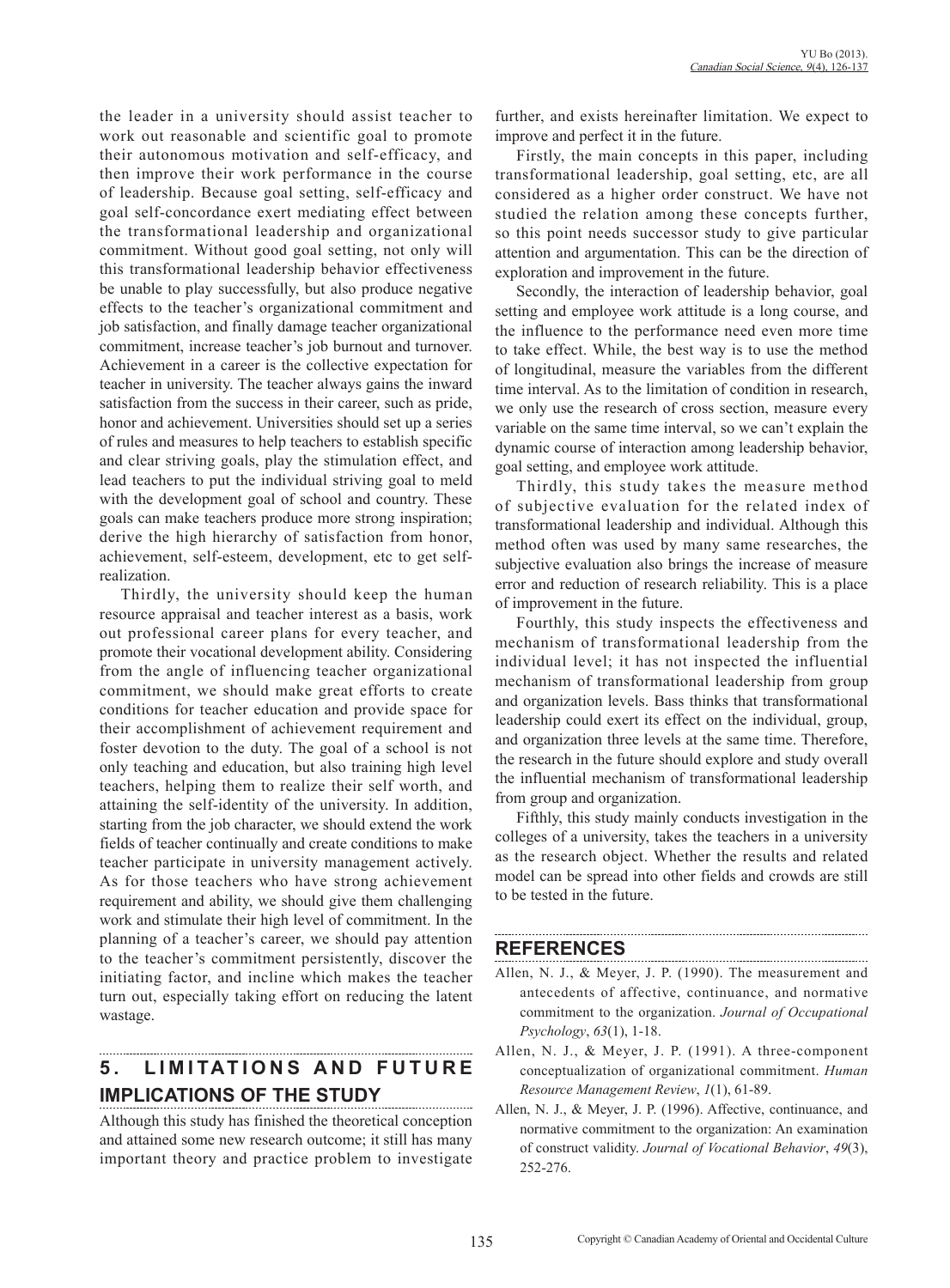- Appelbaum, S. H., & Hare, A. (1996). Self-efficacy as a mediator of goal setting and performance. *Journal of Managerial Psychology*, *11*(3), 33-47.
- Avolio, B. J., Waldman, D. A., & Einstein, W.O. (1998). Transformational leadership in a management game simulation. *Group and Organization Studies*, *13*(1), 59-80.
- Bandura, A. (1977). Self-efficacy: Toward a unifying theory of behavioral change. *Psychological Review*, *84*(2), 191-215.
- Bandura, A. (1997). *Self-efficacy: The exercise of control.* New York: Freeman.
- Bass, B. M. (1985). *Leadership and performance beyond expectations.* New York: Free Press.
- Bass, B. M. (1999). Two decades of research and development in transformational leadership. *European Journal of Work and Organizational Psychology*, *8*(1), 9-26.
- Bass, B. M. (1995). Theory of transformational leadership redux. *The Leadership Quarterly*, *6*(4), 463-478.
- Becker. (1960). Notes on the Concept of commitment. *Ameriean Journal of sociology*, *66*(1), 32-42.
- Bono, J. E., & Judge, T. A. (2003). Self-concordance at work: Toward understanding the motivational effects of transformational leaders. *Academy of Management Journal, 46*(5), 554-571.
- Burns, J. M. (1978). *Leadership.* New York: Harper & Row.
- Bycio, P., Hackett, R. D., & Allen, J. S. (1995). Further assessments of Bass's (1985) conceptualization of transactional and transfomational leadership. *Journal of Applied Psychology*, *80*(4), 468-478.
- Chen, L. Y. (2002). An examination of the relationship between leadership behavior and organizational commitment at steel companies. *Journal of Applied Management and Entrepreneurship*, *7*(2), 122-142.
- Chen, Y. X., Jia, L. D., Li, C. P., Song, J. W., & Zhang. J. J. (2006). Transformational leadership, psychological empowerment and organizational commitment: an empirical study in China's context. *Management World*, *No.1*, 96-105.
- Cheng, W. J., & Shi. K. (2007). Transformational and transactional leadership and its mechanism. *Management Review*, *19*(9), 22-28.
- Day, C., Harris, A., & Hadfield, M. (2001). Challenging the orthodoxy of effective school leadership. *International Journal of Leadership in Education*, *4*(1), 39-56.
- Dvir, T., Eden, D., Avolio, B. J., & Shamir, B. (2002). Impact of transformational leadership on follower development and performance: A field experiment. *Academy of Management Journal*, *45*(4), 735-744.
- Ehrhart, M. G. (2001). *Leadership and justice climate as antecedents of unit—level organizational citizenship behavior* (Unpublished PhD dissertation). University of Maryland.
- Firestone, W. A., & Pennell, J. R. (1993). Teacher commitment, working condition, and differential incentive policies. *Review of Educational Research*, *63*(4), 484-526.
- Harter, S. (1992). The relationship between perceived competence, affect and motivational orientation within the classroom: processes and patterns of change. In A.K.

Boggiano & S. Pittman (Eds.), *Achievement and motivation: A social-developmental perspective*. Cambridge: Cambridge University Press.

- Ilies, R., Judge, T., & Wagner, D. (2006). Making sense of motivational leadership: The trail from transformational leaders to motivated followers. *Journal of Leadership & Organizational Studies*, *13*(1), 1-22.
- Jia, L. D., Chen, Y. X., & Song, J. W., et al. (2006). Transformational leadership, organizational trust and commitment of employees: An empirical study of managers in China's context. *Journal of Southeast University (Philosophy and Social Science)*, *8*(6), 59-68.
- Judge, T. A., Bono, J. E., & Erez, A., et al. (2005). Core selfevaluations and job and life satisfaction: The role of selfconcordance and goal attainment. *Journal of applied Psycology*. *90*(2), 257-268.
- Kark, R., Shamir, B., & Chen, G. (2003). The two faces of transformational leadership: Empowerment and dependency. *Journal of Applied Psychology*, *88*(2), 246-255.
- Kirby, P. C., King, M. I., & Paradise, L. V. (1992). Extraordinary leaders in education: Understanding transformational leadership. *Journal of Educational Research*, *85*(5), 303- 311.
- Kirkpatrick, S. A., & Locke, E. A. (1996). Direct and indirect effects of three core charismatic leadership components on performance and attitudes. *Journal of Applied Psychology*, *81*(1), 36-51.
- Koh, W. L., Richard, M., & Terberg, J. R. (1995). The effects of transformational leadership on teacher attitudes and student performance in Singapore. *Journal of Organizational Behavior*, *16*(4), 319-333.
- Kushman, J. W. (1992). The organizational dynamics of teacher workplace commitment: A study of urban elementary and middle schools. *Educational Administration Quarterly*, *28*(1), 5-42.
- Lee, C., Bobko, P., Earley, P. C., & Locke, E. A. (1991). An empirical analysis of a goal setting questionnaire. *Journal of Organizational Behavior*, *12*(6), 467-482.
- Leithwood, K., & Duke, D. D.  $(1999)$ . A century's quest to understand school leadership. In J. Murphy  $\& K. S.$  Louis (Eds.), *Handbook on Educational Administration.* San Francisco: Jossey-Bass.
- Leithwood, K., & Jantzi, D. (2000). The effects of transformational leadership on organizational conditions and student engagement with school. *Journal of Educational Administration*, *38*(2), 112-129.
- Li, C. P., & Shi. K. (2005). The structure and measurement of transformational leadership in China. *Acta Psychologica Sinica*, *37*(6), 803-811.
- Li, C. P., Tian, B., & Shi, K. (2006). Transformational leadership and employee work attitudes: The mediating effects of multidimensional psychological empowerment. *Acta Psychologica Sinica*, *38*(2), 297-307.
- Locke, E. A. & Latham, G. P. (1984). *Goal setting: A motivational technique that works.* Englewood Cliffs, NJ: Prentice Hall.